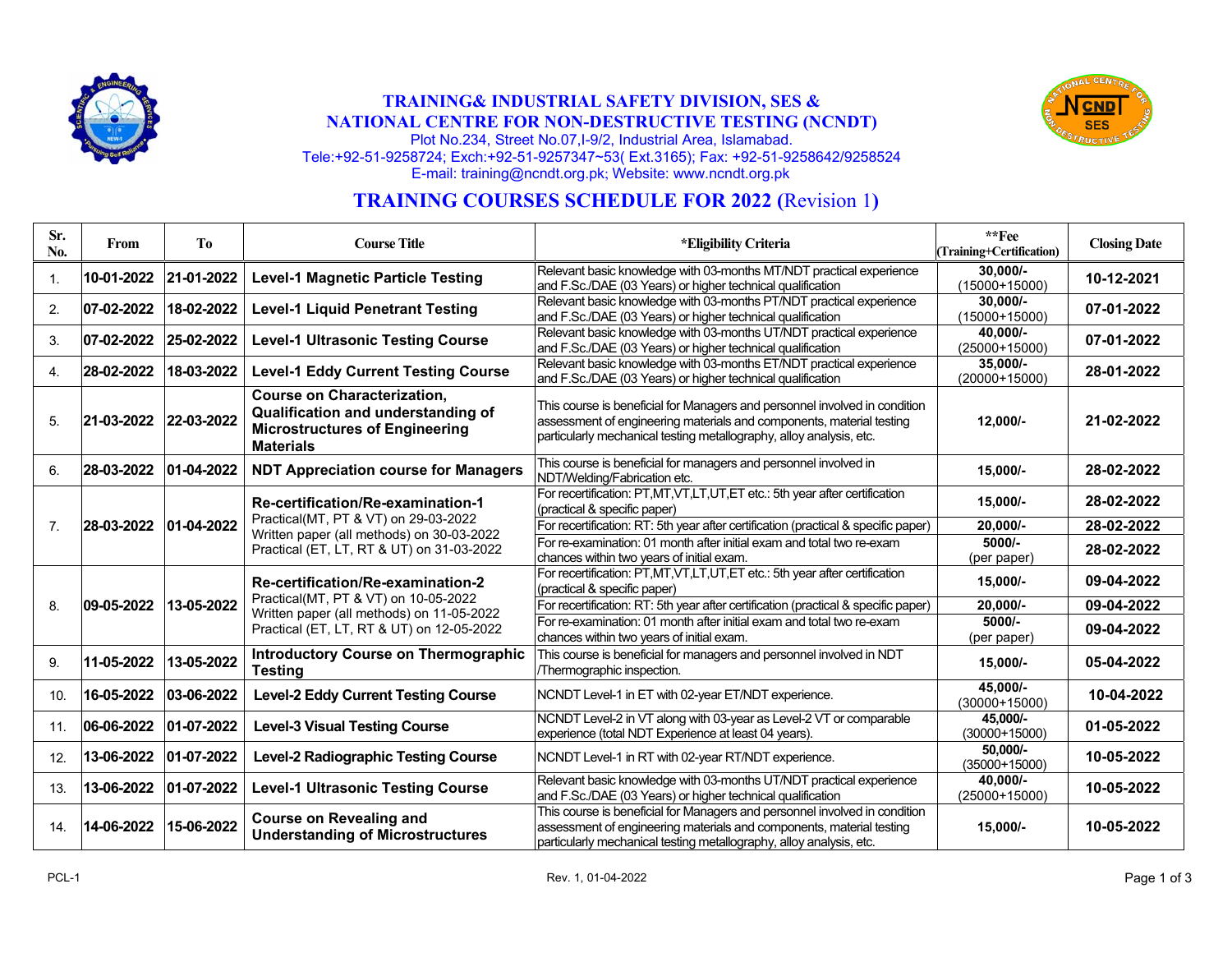

## **TRAINING& INDUSTRIAL SAFETY DIVISION, SES & NATIONAL CENTRE FOR NON-DESTRUCTIVE TESTING (NCNDT)**



Plot No.234, Street No.07,I-9/2, Industrial Area, Islamabad. Tele:+92-51-9258724; Exch:+92-51-9257347~53( Ext.3165); Fax: +92-51-9258642/9258524 E-mail: training@ncndt.org.pk; Website: www.ncndt.org.pk

# **TRAINING COURSES SCHEDULE FOR 2022 (**Revision 1**)**

| Sr.<br>No. | From       | T <sub>o</sub> | <b>Course Title</b>                                                                                                                                                 | *Eligibility Criteria                                                                                                                                                                                                     | $**$ Fee<br>(Training+Certification) | <b>Closing Date</b> |
|------------|------------|----------------|---------------------------------------------------------------------------------------------------------------------------------------------------------------------|---------------------------------------------------------------------------------------------------------------------------------------------------------------------------------------------------------------------------|--------------------------------------|---------------------|
| 15.        | 18-07-2022 | 30-07-2022     | <b>Level-1 Magnetic Particle Testing</b>                                                                                                                            | Relevant basic knowledge with 03-months MT/NDT practical experience<br>and F.Sc./DAE (03 Years) or higher technical qualification                                                                                         | $30,000/-$<br>$(15000+15000)$        | 10-06-2022          |
| 16.        | 18-07-2022 |                | 05-08-2022 Level-1 Radiographic Testing Course                                                                                                                      | Relevant basic knowledge with 03-months RT/NDT practical experience<br>and F.Sc./DAE (03 Years) or higher technical qualification                                                                                         | 40.000/-<br>(25000+15000)            | 10-06-2022          |
| 17.        | 01-08-2022 |                | 12-08-2022 Level-2 Magnetic Particle Testing                                                                                                                        | NCNDT Level-1 in MT with 1.5 year MT/NDT experience.                                                                                                                                                                      | 40,000/-<br>$(25000+15000)$          | 25-06-2022          |
| 18.        | 02-08-2022 |                | 04-08-2022 Workshop on Wire Rope Testing                                                                                                                            | This course is beneficial for managers and personnel involved in NDT/Wire<br>rope inspection.                                                                                                                             | 15,000/-                             | 30-06-2022          |
|            | 08-08-2022 | 12-08-2022     | Re-certification/Re-examination-3<br>Practical(MT, PT & VT) on 09-08-2022<br>Written paper (all methods) on 10-08-2022<br>Practical (ET, LT, RT & UT) on 11-08-2022 | For recertification: PT,MT,VT,LT,UT,ET etc.: 5th year after certification<br>(practical & specific paper)                                                                                                                 | 15,000/-                             | 30-06-2022          |
| 19.        |            |                |                                                                                                                                                                     | For recertification: RT: 5th year after certification (practical & specific paper)                                                                                                                                        | 20,000/-                             | 30-06-2022          |
|            |            |                |                                                                                                                                                                     | For re-examination: 01 month after initial exam and total two re-exam<br>chances within two years of initial exam.                                                                                                        | 5000/-<br>(per paper)                | 30-06-2022          |
| 20.        | 15-08-2022 |                | 19-08-2022 NDT techniques for Concrete structure                                                                                                                    | This course is beneficial for managers and personnel involved in<br>NDT/Concrete inspection.                                                                                                                              | 15,000/-                             | 05-07-2022          |
| 21.        | 15-08-2022 |                | 26-08-2022 Level -1 Leak Testing                                                                                                                                    | Relevant basic knowledge with 03-months LT/NDT practical experience and<br>F.Sc./DAE (03 Years) or higher technical qualification                                                                                         | $30.000/-$<br>$(15000+15000)$        | 05-07-2022          |
| 22.        | 06-09-2022 |                | 08-09-2022 Eddy Current Signal Analysis Course                                                                                                                      | This course is beneficial for managers and personnel involved in NDT/Eddy<br>Current inspection.                                                                                                                          | 15,000/-                             | 01-08-2022          |
| 23.        | 13-09-2022 | 15-09-2022     | <b>Course on Engineering Materials</b><br><b>Characterization &amp; Qualification</b>                                                                               | This course is beneficial for Managers and personnel involved in condition<br>assessment of engineering materials and components, material testing<br>particularly mechanical testing metallography, alloy analysis, etc. | 15,000/-                             | 15-08-2022          |
| 24.        | 28-09-2022 | 30-09-2022     | In House Introductory course on API -510,<br>579 and 580                                                                                                            | This course is beneficial for managers and personnel involved in NDT<br>specifically in oil and gas sector.                                                                                                               | 15,000/-                             | 15-08-2022          |
| 25.        | 10-10-2022 | 14-10-2022     | Course on Radiation Safety in Industrial<br>Radiography                                                                                                             | This course is beneficial for managers and personnel involved in<br>NDT/Radiographic Inspection.                                                                                                                          | 15.000/-                             | 25-08-2022          |
| 26.        | 17-10-2022 |                | 11-11-2022 Level-3 Leak Testing Course                                                                                                                              | NCNDT Level-2 in LT along with 03-year as Level-2 LT or comparable<br>experience (total NDT experience at least 04 years).                                                                                                | 45.000/-<br>$(30000+15000)$          | 25-08-2022          |
| 27.        | 07-11-2022 | 18-11-2022     | Level-2 Liquid Penetrant Testing Course (to<br>be conducted at Karachi and/or Lahore)                                                                               | NCNDT Level-1 in PT along with 1.5-year NDT/PT experience.                                                                                                                                                                | 85,000/-                             | 01-10-2022          |
| 28.        | 14-11-2022 |                | 02-12-2022 Level-2 Ultrasonic Testing Course                                                                                                                        | NCNDT Level-1 in UT with 02-year UT/NDT experience.                                                                                                                                                                       | 45.000/-<br>$(30,000+15000)$         | 10-10-2022          |
| 29.        | 05-12-2022 | 09-12-2022     | Course on Digital Industrial radiography<br>and computed tomography                                                                                                 | This course is beneficial for managers and personnel involved in<br>NDT/Radiographic Inspection.                                                                                                                          | 15,000/-                             | 25-10-2022          |
| 30.        | 05-12-2022 |                | 30-12-2022 Level-3 Eddy Current Testing course                                                                                                                      | NCNDT Level-2 in ET along with 03-year as Level-2 ET or comparable<br>experience (total NDT experience at least 04 years).                                                                                                | 50.000/-<br>$(35000+15000)$          | 31-10-2022          |